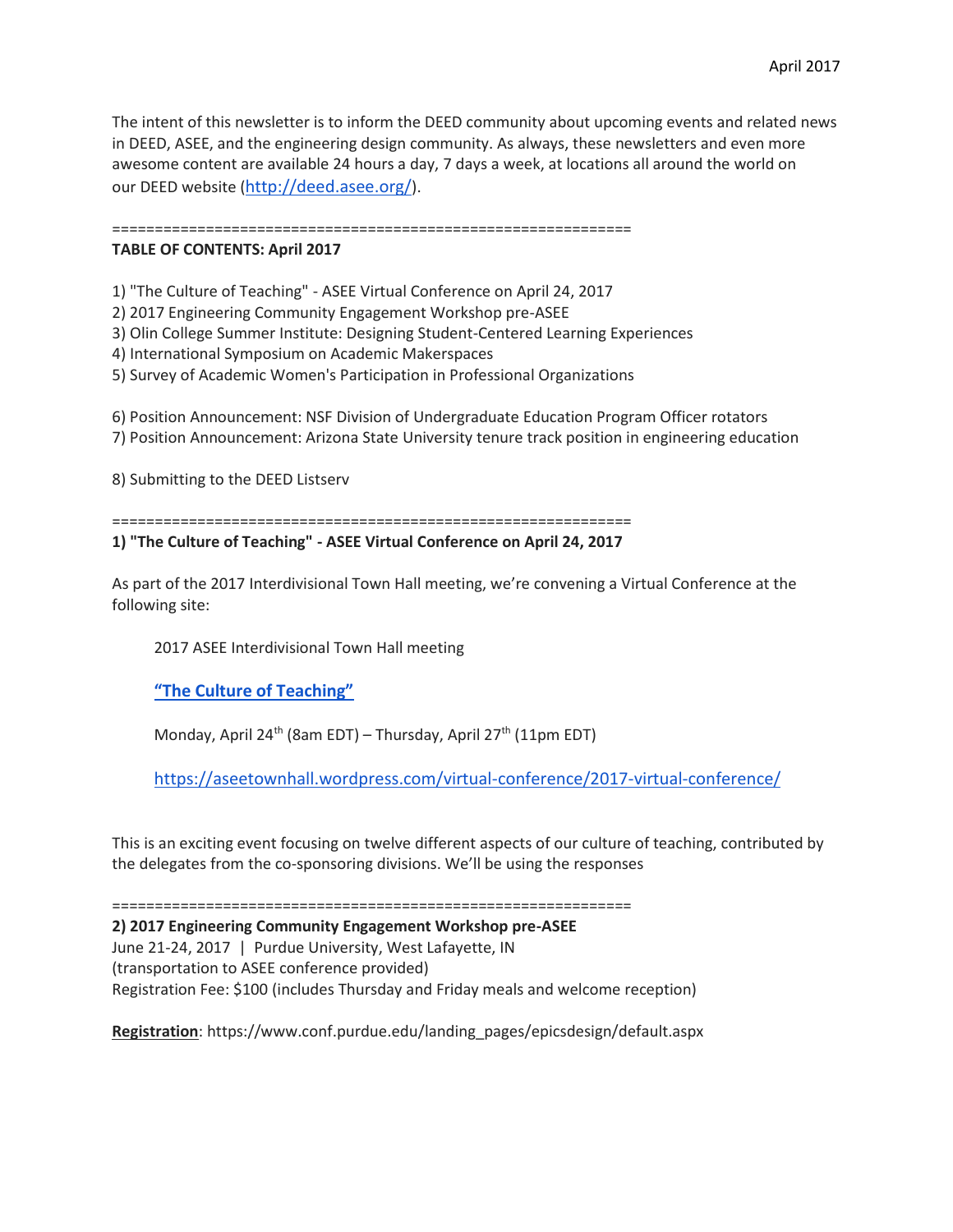Would you like to empower your students to work alongside local service organizations and use their technical knowledge to create solutions for your community's unique challenges? Then it's time to get to know EPICS!

# **What is EPICS?**

EPICS is an approach in which multi-disciplinary design teams address needs within local and global communities through engineering-centered design. Founded at Purdue University, EPICS has been integrated into the curriculum at 35 universities and colleges. EPICS in IEEE, a signature program of IEEE, empowers students to work with local service organizations to apply technical knowledge to implement solutions for a community's unique challenges.

## **You're Invited**

Join us for an interactive workshop to get the information, tools, and resources you need to get an EPICS program up and running. Facilitated by the EPICS leadership team, including faculty from EPICS Consortium Universities and IEEE, this workshop will give you the tools you need to develop a customized plan for your institution.

## **Who Should Attend**

Current and future faculty and instructors; professionals; IEEE volunteers and members; industry partners and others interested in Service-Learning and Community Engagement.

## **How You Benefit**

- Gain a better understanding of EPICS and the EPICS in IEEE programs
- See real-life examples of ways EPICS can be integrated into course curriculum and capstone projects
- Develop the skills to gain institutional support, acquire community and industry sponsors, establish funding models and build a sustainable program
- Gain insights from experienced project leaders on how to engage students; identify, create and sustain projects; and conduct student assessments
- Network with established EPICS and EPICS in IEEE subject matter experts as well other interested facility members, industry and community leaders
- Leave the workshop prepared to put what you learned into practice in order to establish an EPICS program at your institution

#### =============================================================

### **3) Olin College Summer Institute: Designing Student-Centered Learning Experiences**

Are you looking to build new skills as a designer of student-centered learning experiences? Join teams of faculty, faculty developers, and administrators from across the U.S. and around the world at the 2017 Olin College Summer Institute. Designing Student-Centered Learning Experiences [\(http://www.olin.edu/collaborate/collaboratory/summer-institute/student-learning-experiences/\)](http://www.olin.edu/collaborate/collaboratory/summer-institute/student-learning-experiences/) is a weeklong interactive workshop for teams of who are engaged in a curricular change effort at their own institution. Hands-on analysis and design exercises, case studies, and project consulting and coaching sessions will equip institute attendees with learner-centered mindsets and practice tools to create and launch new courses, programs and/or educational initiatives.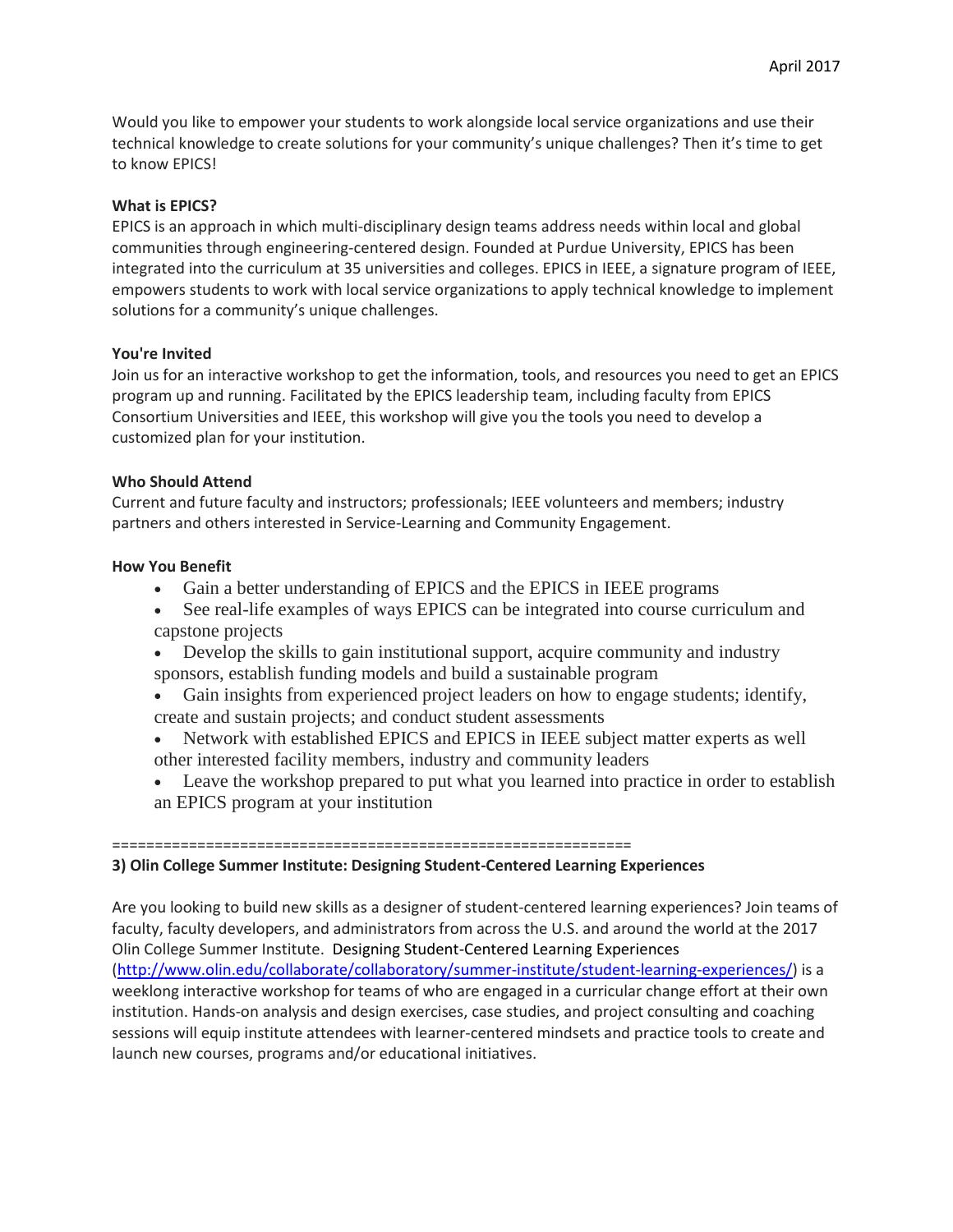Designing Student-Centered Learning Experiences will be held June 5-9, 2017. The application may be found online [\(http://www.olin.edu/collaborate/collaboratory/summer-institute/apply/designing/\)](http://www.olin.edu/collaborate/collaboratory/summer-institute/apply/designing/) For more information, contact [collaboratory@olin.edu](mailto:collaboratory@olin.edu)

=============================================================

#### **4) International Symposium on Academic Makerspaces**

The 2<sup>nd</sup> International Symposium on Academic Makerspaces will be held September 24-27, 2017 at Case Western Reserve University. The symposium joins the people, knowledge & inspiration that fuse to catalyze higher education makerspaces and maximize impact on the student learning experience and professional success. A call for papers/posters for the symposium is posted at <https://isam2017.secure-platform.com/a> . More information on the symposium can be found at <https://isam2017.hemi-makers.org/> .

=============================================================

### **5) Survey of Academic Women's Participation in Professional Organizations**

The Society of Women Engineers (SWE) Women in Academia (WIA) Group invites you to participate in a research study about how and why women in academia participate in professional organizations. The findings from this study will be published in a manuscript for ASEE (and possibly WEPAN). One of the goals of SWE WIA is to present at other professional conferences about SWE and WIA. The survey will take about 10 to 15 minutes of your time and can be accessed via the link below. All responses are anonymous and confidential.

[https://olin.qualtrics.com/SE/?SID=SV\\_9MFsZUFm1q8tZVr](https://olin.qualtrics.com/SE/?SID=SV_9MFsZUFm1q8tZVr)

=============================================================

### **6) Position Announcement: NSF Division of Undergraduate Education Program Officer rotators**

The National Science Foundation's Division of Undergraduate Education (DUE) has a call out for Program Officer rotators. This is in the form of a Dear Colleague Letter (DCL). More details can be found in the link below.

<https://www.nsf.gov/pubs/2017/due17001/due17001.jsp?org=DUE>

Inquiries in the disciplinary area of engineering can be directed to Olga Pierrakos ([OLPIERRA@NSF.GOV](mailto:OLPIERRA@nsf.gov)).

=============================================================

**7) Position Announcement: Arizona State University tenure track position in engineering education**

The Polytechnic School in the Ira A. Fulton Schools of Engineering at Arizona State University seeks applicants for an **open-rank tenure-track/tenured faculty position in engineering education**.